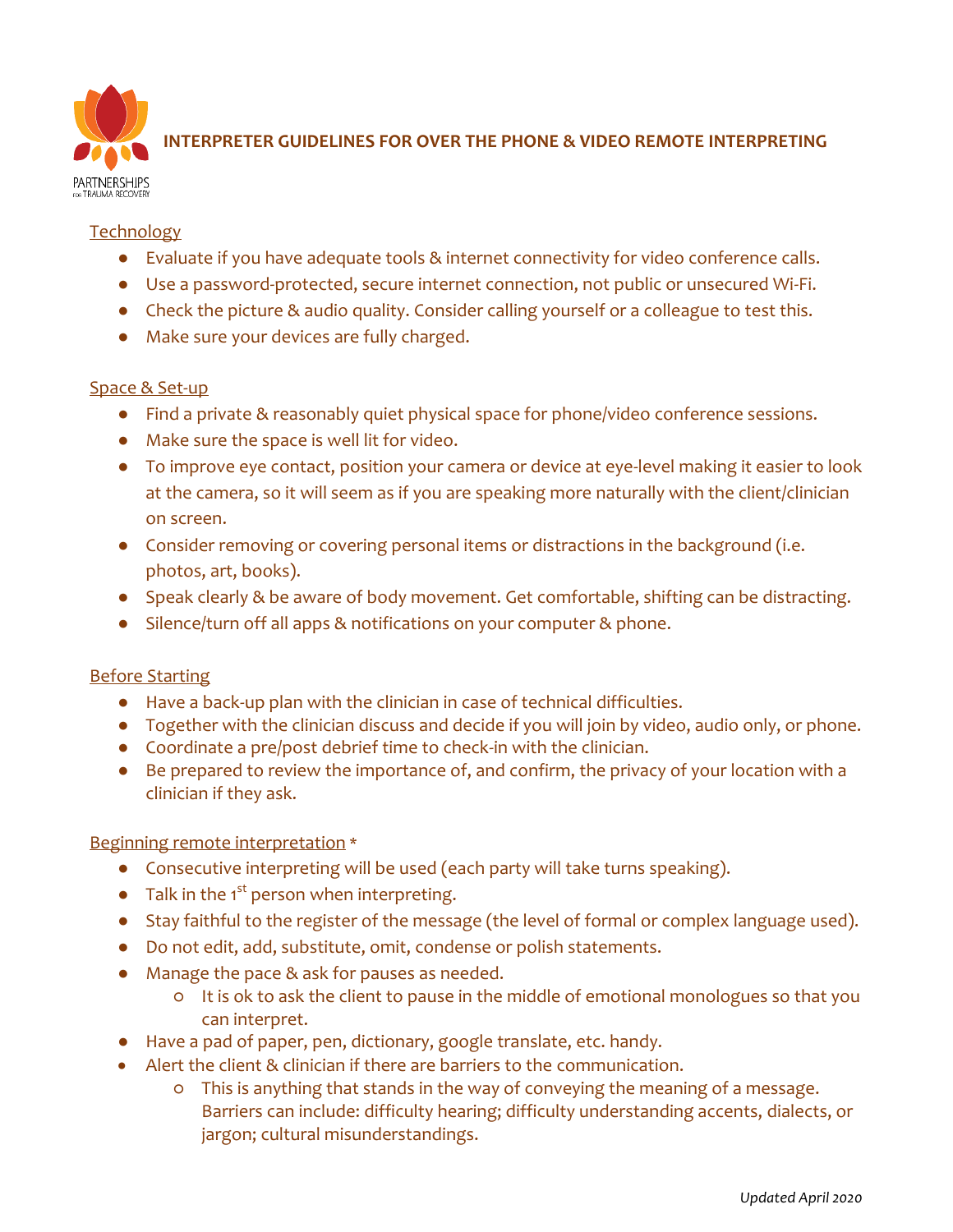- Not everything has a direct translation.
	- If during a session a word or phrase does not have an equivalent from one language to another, use your best judgement and decide whether to address it during the session with the client and clinician or after during a debriefing session with a clinician. Decide based on what would be the least disruptive and also always maintain the integrity of the meaning of the message.
- Introduce yourself in both languages the first time you interpret for client/clinician in 1-2 sentences:
	- Example Script: *Hi my name is \_\_\_ & I will be interpreting in \_\_\_. Please speak to each other, I will be interpreting everything that is said in the first person & will keep everything confidential.*
- Always repeat what you say in both languages when intervening or clarifying.
	- Intervening Example: clinician says something you did not hear. Tell the client, "as the interpreter, I did not hear the clinician & will ask them to repeat what they said." Then tell the clinician "as the interpreter, can you repeat what you said I did not hear." Once it is resolved, go back to interpreting consecutively.

*\* Adapted from the Interpreter Guidelines: Technical Tips in Interpretation*

Remember to Maintain Boundaries

- Remain in your professional role as interpreter.
- Do not offer direct opinions, support, or resources to a client.
- If you come across resources that might benefit the client, share them with the clinician.
- Do not suggest or offer resources in front of the client or during a therapy session.
- Under very limited circumstances, if it is necessary for you to interact with clients outside of organization related work, speak to the clinician to consider whether there is a conflict of interest.

# Self-Care

- Before or after a session...
	- Breathe. Deeply. Exhale Slowly.
	- Stretch your body.
	- Drink water. Snack. Eat food.
	- Develop a ritual (ex: handwashing)
	- Engage your senses to come to the present (hear, smell, touch, taste, see).
	- Make a list of 5 things that ground you & do one after a session, as needed.
- During a session...
	- Breathe. Deeply. Exhale Slowly.
	- Drink water.
	- Physically ground yourself by moving your big toe or rubbing your hands or legs.
	- Focus your senses on something in the room.
	- Fidget with a quiet and unnoticeable item to divert your attention (ie. paperclip, stone).
	- Scale down your emotional involvement with a more neutral tone.
	- Ask for a break.